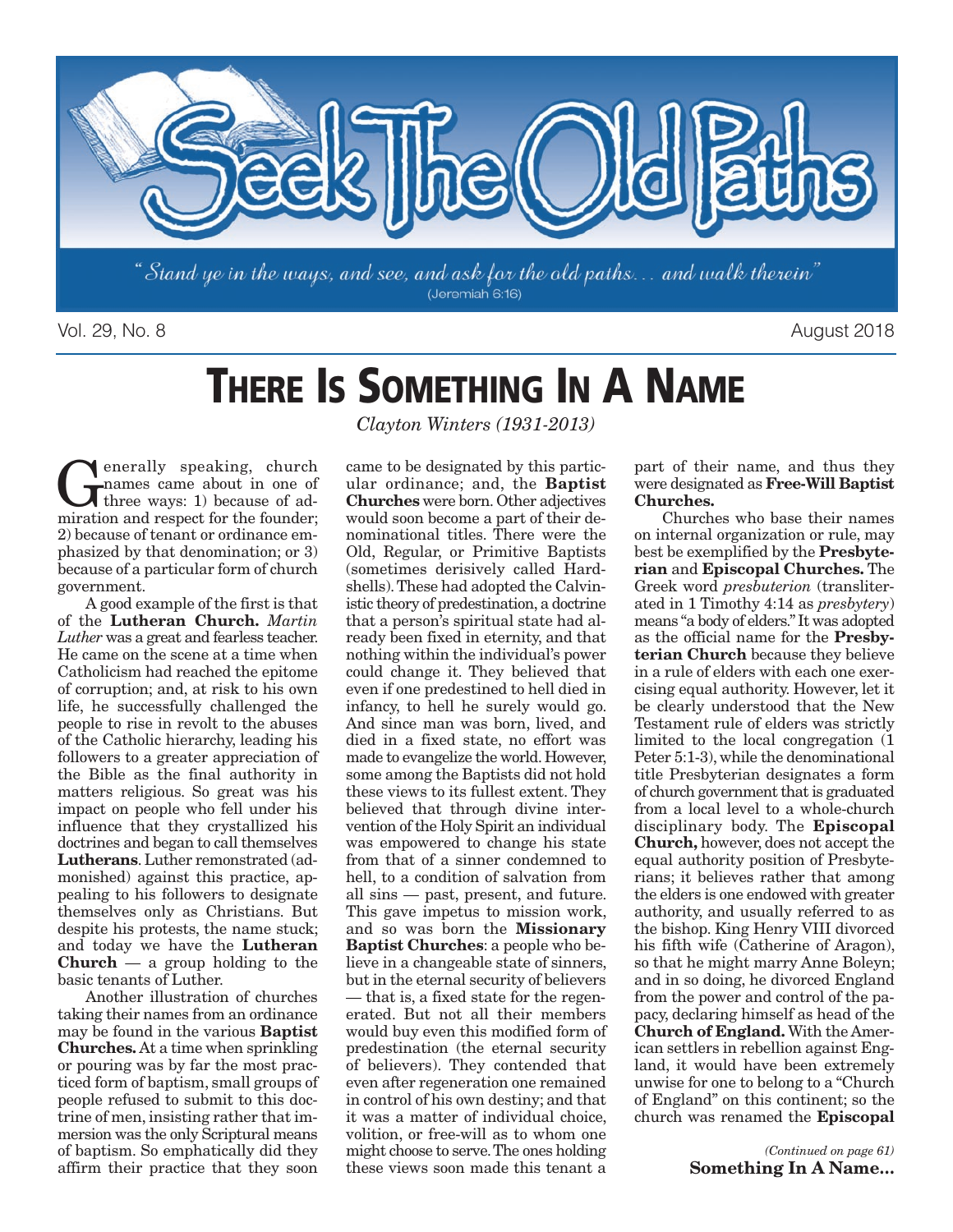

*Garland M. Robinson*

here are basically two classes or areas of problems among brethren. Each are to be dealt with differently.

1) **There are problems that are doctrinal.** They are clearly right or wrong, black or white, based on the teaching of the Word of God. Such issues involve: the one church (Eph. 4:4), worship (John 4:24), instrumental music (Eph. 5:19), baptism (Acts 2:38), divorce and remarriage (Matt. 19:9), fellowship (1 Cor. 5; Eph. 5:11), women's role (1 Tim. 2:11-12; 1 Cor. 14:34-35). The list goes on and on.

When men transgress the Law of Christ (Rom. 8:2), their soul is in jeopardy. Unless they repent and obey God, they will be eternally lost in a devil's hell. The Lord's instructions on how we treat error is certain and swift. Paul said, "*To whom we gave place by subjection, no, not for an hour; that the truth of the gospel might continue with you"* (Gal. 2:5). We must have "*...no fellowship with the unfruitful works of darkness, but rather reprove them"* (Eph. 5:11). Many lists of sins shows that those who commit such things will not and can not go to heaven (Gal. 5:19-21; 1 Cor. 6:9-10).

When doctrinal problems exists between brethren and/or congregations, there is no room for compromise. Those involved cannot "agree to disagree." This is not a time to "live and let live" or let "bygones be bygones." The issue(s) involved is not petty differences between brethren. Doctrinal issues are heaven's directive — eternal truth. No man has any right to tread upon such sacred ground. All must accept and adhere to the Lord's way or be subjects of His just and final wrath.

2) **There are problems that are differences of opinion or judgment.** They are not doctrinal, they are personal, many times private. They do not involve matters of eternal Truth. The way they are handled is different than if it were a matter of truth and error.

Paul and Barnabas had a strong disagreement over John Mark (Acts 15:36-40). However, they each continued their work of the Lord. Romans 14 discusses problems of personal judgment and how to deal with them. These are different than doctrinal problems.

There are many of these kinds of problems that currently plague our great brotherhood. Brethren have divided, congregations have split and those involved are at a stand-off with one side (sometimes both) refusing to sit down and calmly discuss the matter in a genuine effort to solve it. **Brethren, shame, shame on any who will not meet to discuss their differences and work for peace among brethren.** It appears that such are guilty of the sin of being "im $placable"$  — unwilling to budge (Rom. 1:31). What a tragedy for it to be left up to God to render judgment in the matter when it is too late for repentance and reconciliation. Brethren, **if you are "at odds" with another, get on their door step NOW. Do all within your power to make things right with them.** If the problem goes unsettled, make sure it's not because of you! Swallow your stubborn pride. Eat your words. Let tears swell up in your eyes and beg forgiveness on your part.

You will face the Lord in judgment. Do you want to do so having made every effort to be reconciled to your brother or do you want to stand before Him having made no effort or having just forgotten it? Let's choose the former.

Matthew 18:15-17 is often misapplied by otherwise well meaning brethren who seek to make what the Lord said in regards to a private, personal matter and make it apply to a public sin of error and false teaching. Such is a twisting and perversion of

the Scriptures (2 Peter 3:16). If a problem of sin is private, then handle it in that realm. It should only become public when it has not been solved privately. A grave and serious problem arises when brethren misapply the Scriptures and counsel for breaking the Law of God instead of keeping it.

Some are so enamored and charmed by so-called unity and peace that they are willing to trample upon the Word of God to have it. They are willing to sweep under the rug and ignore every sin to achieve what they think is peace. However, it is not peace with God. They conveniently neglect to understand that "peace at any price" is not approved of the Lord.

In order for there to be peace, genuine peace with God, we must first have purity, doctrinal purity. James 3:17 says, "*But the wisdom that is from above is first pure, then peaceable, gentle, and easy to be intreated, full of mercy and good fruits, without partiality, and without hypocrisy."* Compromising with error is not the way to solve problems. There are many problems that can be settled "among men" when the Truth is ignored. But, they are not settled with God. "Go along to get along" while running roughshod over God's Word is not the theme of the Scriptures.

Peace with God is centered in love and obedience to the Lord's Way. Notice these Scriptures. "*If ye love me, keep my commandments"* (John 14:15). "*Ye are my friends, if ye do whatsoever I command you"* (John 15:14). "*By this we know that we love the children of God, when we love God, and keep his commandments. For this is the love of God, that we keep his commandments: and his commandments are not grievous"* (1 John 5:2-3).

The love of God is wrapped up in commandment keeping! Not according to our works, but according to God's works. These are the works that God devised and commands that we obey/work (John 6:29). Without our obedience and performance of the same, there can be no salvation.

#### **SUGGESTIONS ON SOLVING PROBLEMS**

The suggestions listed here concern themselves largely with differences between brethren that are not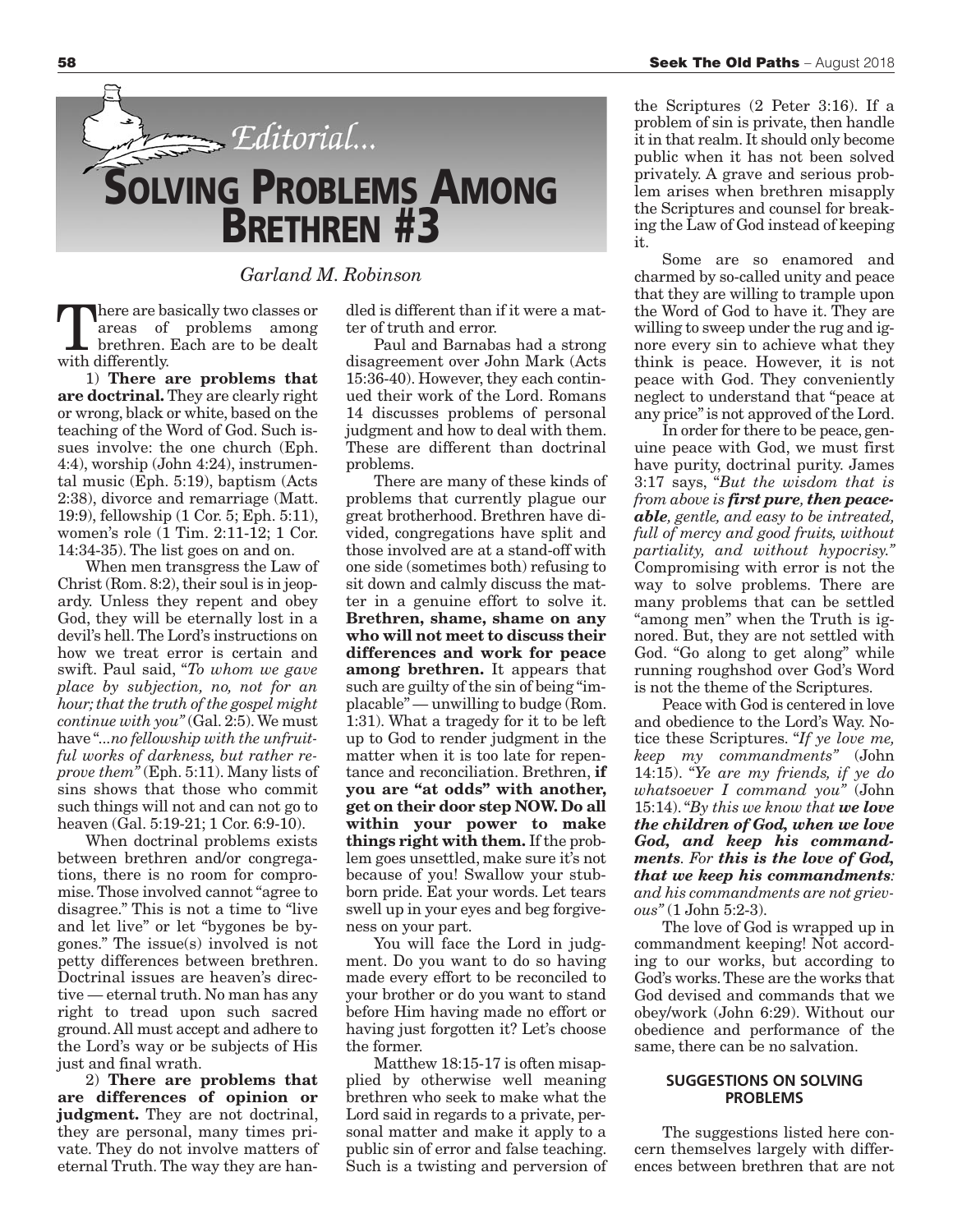matters of right and wrong, truth and error. However, the principles involved would apply to all problems whether doctrinal or not.

**Have and maintain the right attitude.** Humility is a must. When tempers flare and rage, sensible discussion is not possible. Remember to ask yourself, "what would the Lord do?" Would He speak like this? Would He work for a just solution?

**Do not have the attitude it's "their" problem, let them come to me.** Scripture demands that whether we have been offended or are the offender, we move to be reconciled. "*Therefore if thou bring thy gift to the altar, and there rememberest that thy brother hath ought against thee; Leave there thy gift before the altar, and go thy way; first be reconciled to thy brother, and then come and offer thy gift"* (Matt. 5:23-24). "*Moreover if thy brother shall trespass against thee, go and tell him his fault between thee and him alone: if he shall hear thee, thou hast gained thy brother"* (Matt. 18:15).

**Do not have the attitude you're "going to make them pay."** We cannot hold a grudge and be acceptable to God. We must seek what is best for others. Even the Lord pleased not himself (Rom. 15:2-3; Phil. 2:3).

**Do not rub salt in the wound.** When brethren recognize their fault and ask forgiveness, don't belittle or shame them. Don't tell them, "it's about time!" Have a heart of compassion and helpfulness. Receive him back in loving arms. See Gal. 6:1-2.

**Love all men, especially a brother in the Lord.** "*He that saith he is in the light, and hateth his brother, is in darkness even until now. He that loveth his brother abideth in the light, and there is none occasion of stumbling in him. But he that hateth his brother is in darkness, and walketh in darkness, and knoweth not whither he goeth, because that darkness hath blinded his eyes"* (1 John 2:9-11). "*Whosoever hateth his brother is a murderer: and ye know that no murderer hath eternal life abiding in him"* (1 John 3:15).

**Be willing to solve the problem.** Acts 6:1-7 shows the brethren were willing to correct the problem. When such prevails, a just solution will be agreeable to all sides.

**Be willing to compromise.** It

won't hurt you to make concessions to help a weaker brother. Romans 14 has much to say about this. However, we cannot compromise on the Truth.

**Be willing to swallow pride.** "*And whosoever shall exalt himself shall be abased; and he that shall humble himself shall be exalted"* (Matt. 23:12). "*...Wherefore he saith, God resisteth the proud, but giveth grace unto the humble"* (James 4:6). "*Humble yourselves therefore under the mighty hand of God, that he may exalt you in due time"* (1 Peter 5:6).

**Truly consider the other side.** Don't think you have done no wrong and the entire problem lies solely with others — it may or may not. Listen to what they have to say, how they feel, what they think. Put yourself in their shoes.

**Be willing to admit you are wrong.** Be as David and say, "*I have sinned"* (2 Sam. 12:13). Don't make excuses or seek to shift the blame. Be a man and admit your fault (cf. 1 Cor. 16:13).

**Choose faithful and levelheaded men to help resolve the problem.** Sometimes it is necessary that others help. You may need a mediator(s). This was done in Acts 6:1-7. Be impartial. Be willing to abide by just decisions, even if it don't go your way. You can never compromise the truth, but when the Bible truth is not at stake, then abide by fair resolutions.

**Do all things in accordance to the Scriptures.** This is an absolute — regardless of the problem. God's Word always must govern our lives. It is by the truth that we will be judged (John 12:48; Rev. 20:12).

**Recognize some problems cannot be resolved.** But, this is only because the other party is unwilling to solve it. You may have gone the "second mile" in attempting to correct it. However, you must never violate the Scriptures yourself in an effort to be at peace with another. You can only do what is good and right. Others have to do the same. Sometimes they do not. When you have done all you can do, realize it's out of your hands. Their blood is not on your head. God knows our heart and their heart. He will take care of the matter at the judgment.

**Once the problem is solved, don't keep bringing it up.** Some hold a grudge long after a right and just resolution has been reached. If the problem has been worked out, let it die! Bury the hatchet! Don't leave the handle sticking out of the ground so you can use it again. Put it behind you. To keep bringing a resolved problem up again and again shows you've either not forgiven or are unwilling for it to be made right. Jesus said, "*Take heed to yourselves: If thy brother trespass against thee, rebuke him; and if he repent, forgive him. And if he trespass against thee seven times in a day, and seven times in a day turn again to thee, saying, I repent; thou shalt forgive him"* (Luke 17:3-4).

Are you willing to work for peace according to God's word? If you're in a problem, solve it. If you're not in a problem, perhaps you can assist others in helping them solve theirs.

The end result of our lives, regarding all its twists and turns, is that God be glorified and that we may be at peace in this world.

## **CONTRIBUTIONS**

| Broadway C/C,                      |
|------------------------------------|
| Timberville, VA \$100              |
|                                    |
| Northcutts Cove C/C,               |
| Rock Island, TN \$100              |
|                                    |
|                                    |
|                                    |
| Berea C/C, Rock Island, TN \$100   |
| Baker C/C, Baker, FL \$25          |
|                                    |
|                                    |
| Smyrna C/C, Culleoka, TN\$150      |
|                                    |
| Donald R. Kirkpatrick\$10          |
|                                    |
| Neely's Bend C/C,                  |
| Madison, TN\$100                   |
| Bradford C/C, Bradford, TN\$50     |
| Jackson Street C/C,                |
| Alexandria, LA \$100               |
| Arlington C/C, McMinnville, TN\$50 |
|                                    |
| M/M H. L. Brandshaw\$100           |
|                                    |
| Linda D. Carpenter                 |
| (in memory of my husband           |
| W. H. Crossman, Jr.) \$500         |
|                                    |
| Beginning Balance \$5,032.79       |
| Contributions\$1,948.00            |
| Debits                             |
| Postage\$1,714.15                  |
|                                    |
| Ending Balance \$5,208.09          |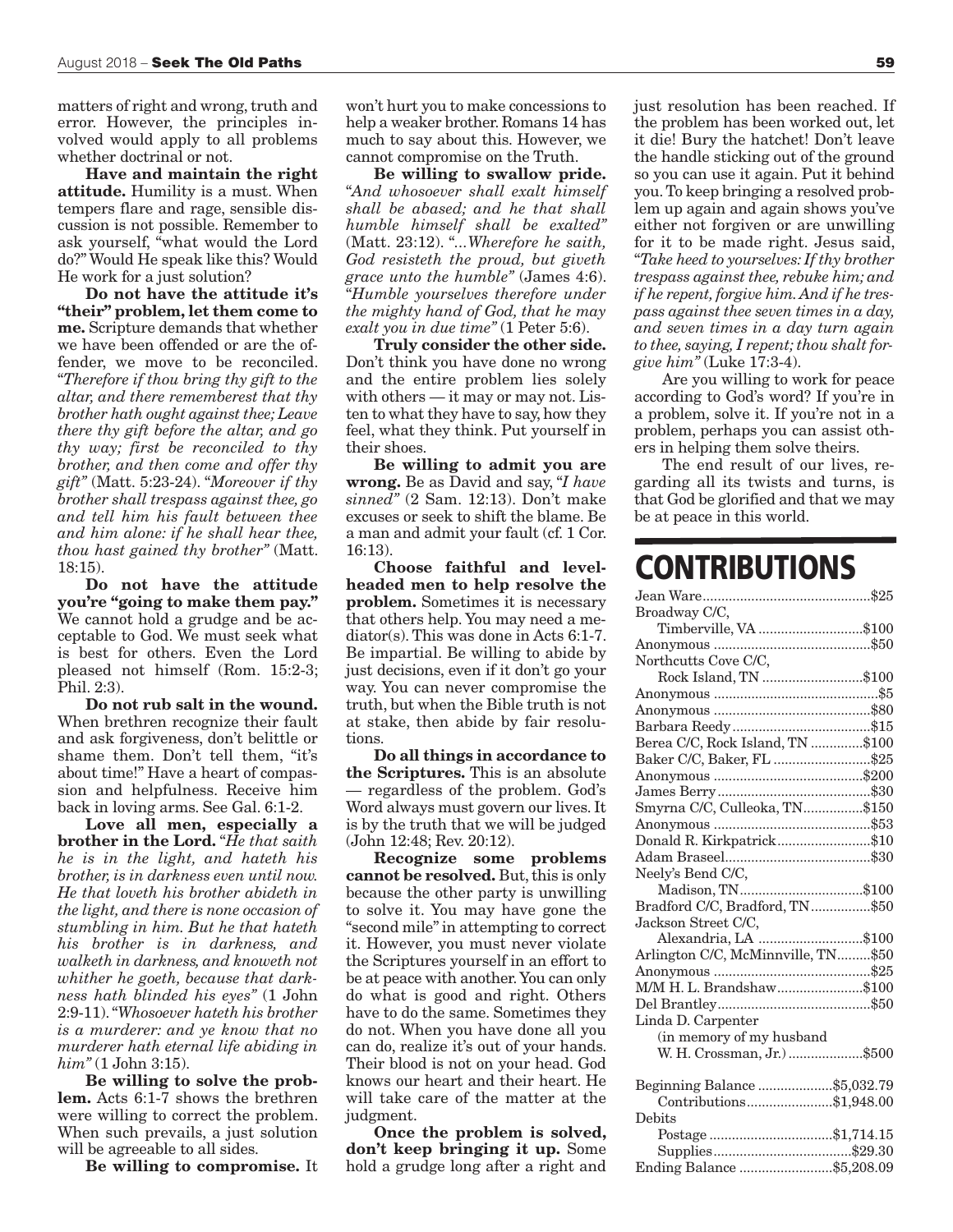# **DANGER OF MODERN TRANSLATIONS (NIV) #2**

In our previous article (June/18)<br>we pointed out that all the words<br>of the Bible should be left intact<br>and unaltered. Deuteronomy 4:2, "*Ye* n our previous article (June/18) we pointed out that all the words of the Bible should be left intact *shall not add unto the word which I command you, neither shall ye diminish ought from it, that ye may keep the commandments of the LORD your God which I command you."* Proverbs 30:5-6, "*Every word of God is pure: he is a shield unto them that put their trust in him. Add thou not unto his words, lest he reprove thee, and thou be found a liar."* Galatians 1:7, "*Which is not another; but there be some that trouble you, and would pervert the gospel of Christ."* We further noted that the New Testament is the last will and testament of Christ, and just as we would not want one single word modified in our personal wills, in like manner the Lord will not hold one guiltless who tampers with His last will and testament.

In this second article on dangers present in modern translations, we will focus on the **New International Version.** The preface of the **NIV** is truly enlightening to one who carefully studies modern translations. Here are some points gleaned by reading the preface:

- 1. The NIV claims to be "a completely new translation of the Holy Bible."
- 2. The Old Testament Hebrew Masoretic text is altered by using other sources (Dead Sea Scrolls, etc).
- 3. The New Testament text is based on what they call an "eclectic text" which means they used a text based on the fallacious reasoning of two theologians by the names of Westcott and Hort who lived in the 1800s.
- 4. The preface indicates that they did not believe in plenary, verbal inspiration — "to achieve clarity the translators sometimes supplied words not in the original texts have striven for more than a word for word translation." Remember, the Bible specifically condemns those who "add words" (Prov. 30:5- 6; Rev. 22:18-19).
- 5. As translators, they operated on the faulty idea of thought trans-

### *Randy Kea*

lation — "fidelity to the thought of biblical writers." This technique of translating would result in nothing more than a paraphrase.

I don't know of anyone who has influenced modern theology more than John Calvin. One of his fundamental tenets was the doctrine of "total hereditary depravity." This false doctrine asserts that: 1) man is born a sinner from the womb, 2) he has inherited the sin of Adam, 3) his will is not free, it is in bondage to his evil nature, 4) he cannot choose good over evil without the direct power of the Spirit of God. Clearly these concepts are not in harmony with plain Bible teaching, and yet the NIV translates Psalm 51:5: "*Surely I have been a sinner from birth, sinful from the time my mother conceived me."*

We further note the infamous renditions of the word for "flesh" in Romans chapters 8 and 9 and Galatians 5 as "sinful nature." Edwin H. Palmer was the executive secretary of the New International Version and the general editor of the NIV Study Bible. He wrote a book entitled "The Five Points of Calvinism" defending and explaining the doctrines of John Calvin. It is not surprising therefore to find the NIV laced with Calvinistic error.

Here are some additional critical issues and glaring errors found in the NIV:

- 1. With reference to the marriage and divorce passages, the generic phrase "marital unfaithfulness" is used in place of the specific word "fornication" (Matt. 5:32; 19:9). Also, the last part of Matthew 19:9, "*whoso marrieth her which is put away doth commit adultery,"* is completely omitted.
- 2. Because the translators used the Critical Text (Westcott/Hort basis), entire paragraphs are deleted or relegated to a footnote (Mark 16:9- 20; John 7:53-8:11).
- 3. By rewriting the Bible, these translators have essentially inserted modern denominational doctrines into the text of God's Word. For example:
	- a) the NIV has people saved at

the point of *hearing* (Eph. 1:13) and *faith only* (Rom. 1:17) without any further acts of obedience. I'm sure the Calvinists and Methodist preachers love this.

- b) Premillenialism is inserted into the text with the phrase "at the renewal of all things" (Matt. 19:28).
- c) Neo-pentecostalism is promoted in the phrase "but when perfection comes" (1 Cor. 13:10), thus opening the door for the continuation of miraculous powers even unto today.
- d) The NIV omits "only begotten" in John 1:14,18; 3:16,18; 1 John 4:9, undermining the *virgin birth* and *deity of Christ.*

These examples could be multiplied, but these are sufficient for one to discard the NIV as an accurate and reliable translation.

As with essentially all modern translations that have attained any prominence, the problem is two-fold with the NIV.

First, the NIV uses a faulty text base for the New Testament and alters the Old Testament by using spurious sources (these are noted in the preface);

Second, the translators employed the dangerous dynamic equivalence technique in the translation process which allows them to add and delete words and insert theological errors at their whims. The very first thing Satan did was to alter what God said, thus resulting in the deception of Eve and the tragic consequences that followed (Gen. 3:1-6). Our Lord said that the devil would continue to use this method: "*then cometh the devil, and taketh away the word out of their hearts, lest they should believe and be saved"* (Luke 8:12). We maintain a primary way that our adversary has done this is through the massive production and widespread acceptance of psuedo-translations. John describes Satan as our arch enemy "*which deceiveth the whole world"* (Rev 12:9).

> *1503 N. 30th Ave. Humboldt, Tn 38343*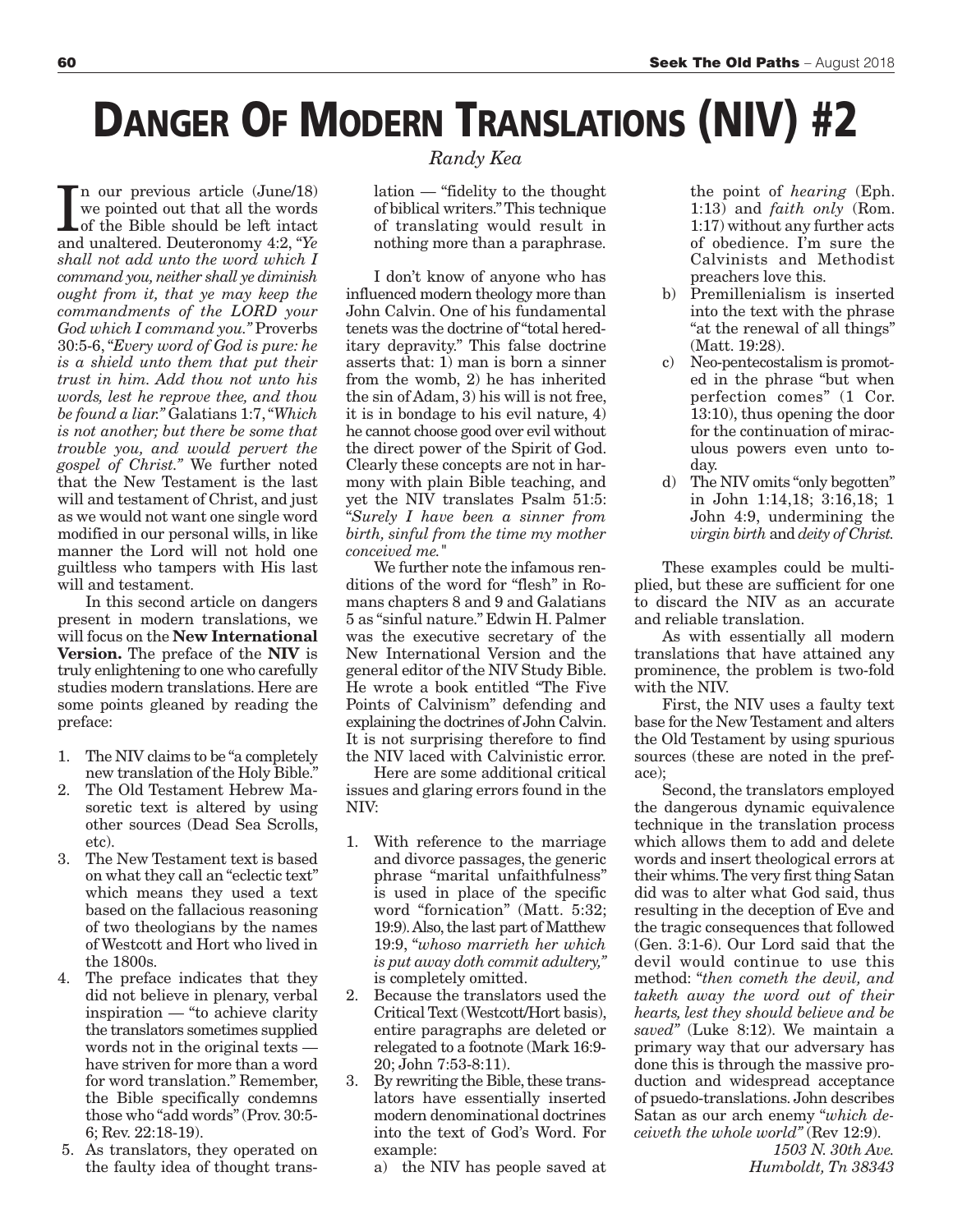#### **Something In A Name…** *(Continued from page 57)*

**(Bishop's) Church.**This is indicative of the fact that it is controlled by bishops much like the Catholic Church, but it stops short of having a pope over all the bishops. So their name is definitive of their church organization.

But New Testament names or appellations of the church are also definitive. However, as we shall presently see, they are indicative of a much higher and nobler relationship of the people of God. Consider, for example, the following Biblical terms:

**THE CHURCH OF GOD.**"*Unto the church of God which is at Corinth, to them that are sanctified in Christ Jesus, called to be saints, with all that in every place call upon the name of Jesus Christ our Lord, both theirs and ours"* (1 Cor. 1:2). This term is indicative of the fact that the church was planned by God in eternity (Eph. 3:9-11), predicted by Him through prophetic message (2 Peter 1:19-21), and consummated in the mission which He gave His Son (Heb. 10:9-10; Eph. 1:10).

**THE CHURCHES OF CHRIST.** "*Salute one another with an holy kiss. The churches of Christ salute you"* (Rom. 16:16). This is a prepositional phrase showing possession. It is equivalent to saying "Christ's church," or "the church which belongs to Christ." It exalts Christ as the *Builder* (Matt. 16:18), *Foundation* (1 Cor. 3:10-11), *Cornerstone* (Eph. 2:19-22), *Head* (Col. 1:18), *Purchaser* (Acts 20: 28; 1 Peter 1:18-19), and *Savior* (Eph. 5:23).

**THE BODY OF CHRIST.** "*For as the body is one, and hath many members, and all the members of that one body, being many, are one body: so also is Christ. For by one Spirit are we all baptized into one body, whether we be Jews or Gentiles, whether we be bond or free; and have been all made to drink into one Spirit. For the body is not one member, but many"* (1 Cor. 12:12-14). There is a beautiful relationship between Christ and His people: "*For we are members of his body, of his flesh, and of his bones"* (Eph. 5:30). Spiritual nourishment is gained by a union with the Head (Col. 2:19). Each joint and ligament supplies what every other joint and ligament lacks (Eph. 4:16). Each member is dependent on every other member of the body (1

Cor. 12:15-27). All of this is inherent in the term, "the body of Christ."

**THE HOUSE OF GOD.**"*But if I tarry long, that thou mayest know how thou oughtest to behave thyself in the house of God, which is the church of the living God, the pillar and ground of the truth"* (1 Tim. 3:15). To speak of the Lord's church as a house or household shows a family relationship. In this relationship we are depicted as begotten by the word of God (1 Cor. 4:15), born of water and the Spirit (John 3:5), brethren (*adelphos,* from the same womb), and joint-heirs with Christ (Rom. 8:17). We must not think of God's house as a material building or a mere meeting place; it is far more than that. It is His people; and may we ever rightly understand and express that, when we use the expression, House of God.

**THE BRIDE OF CHRIST.** "*For I am jealous over you with godly jealousy: for I have espoused you to one husband, that I may present you as a chaste virgin to Christ"* (2 Cor. 11:2). "*Husbands, love your wives, even as Christ also loved the church, and gave himself for it; That he might sanctify and cleanse it with the washing of water by the word, ... This is a great mystery: but I speak concerning Christ and the church"* (Eph. 5:25,26,32). The church is pure, made white in its bridal attire by the blood of the Lamb (Rev. 7:13-14). Married to its Christ, it brings forth fruit unto God (Rom. 7:4). So when the Bible speaks of the Bride of Christ, it is showing that intimate relationship which exists between Christ and His church.

What, then, is in a name? Everything! Denominational names glory in men, ordinances, and organizations; but New Testament names bring glory to Christ and His church. Denominational names limit truth or express outright false concepts; New Testament names express in full beauty and truth the glorious relationships of the church with the Father and the Son. Denominational names sectarianize and divide; New Testament names unify.

Is it then any wonder Paul exhorted, "*Now I beseech you, brethren, by the name of our Lord Jesus Christ, that ye all speak the same thing, and that there be no divisions among you; but that ye be perfectly joined together in the same mind and in the same judgment. For it hath been declared*

*unto me of you, my brethren, by them which are of the house of Chloe, that there are contentions among you. Now this I say, that every one of you saith, I am of Paul; and I of Apollos; and I of Cephas; and I of Christ. Is Christ divided? was Paul crucified for you? or were ye baptized in the name of Paul? I thank God that I baptized none of you, but Crispus and Gaius; Lest any should say that I had baptized in mine own name. And I baptized also the household of Stephanas: besides, I know not whether I baptized any other. For Christ sent me not to baptize, but to preach the gospel: not with wisdom of words, lest the cross of Christ should be made of none effect"* (1 Cor. 1:10- 17). "*For while one saith, I am of Paul; and another, I am of Apollos; are ye not carnal? Who then is Paul, and who is Apollos, but ministers by whom ye believed, even as the Lord gave to every man"* (1 Cor. 3:4-5)? "*And these things, brethren, I have in a figure transferred to myself and to Apollos for your sakes; that ye might learn in us not to think of men above that which is written, that no one of you be puffed up for one against another"* (1 Cor. 4:6). "*But God forbid that I should glory, save in the cross of our Lord Jesus Christ, by whom the world is crucified unto me, and I unto the world"* (Gal. 6:14). "*Unto him be glory in the church by Christ Jesus throughout all ages, world without end. Amen"* (Eph. 3:21).

Conclusive as the above is against denominational titles, still one other observation may be necessary. Why do "sects" wear unscriptural names in the first place? The fact is, as we have seen, names are descriptive; and unscriptural organizations and practices cannot be described with Scriptural names. Inspiration knows nothing of a Bishop's or an Elder's Church. It speaks not of a church wearing the name of some man such as Martin Luther. Nor does it give any intimation of a church which glories in an ordinance to the extent that it would wear the name of that ordinance (see 1 Cor. 1:17). Thus it is evident that if sectarian churches are to be identified by any name, it would have to be an unscriptural one. Think about it! There is something in a name!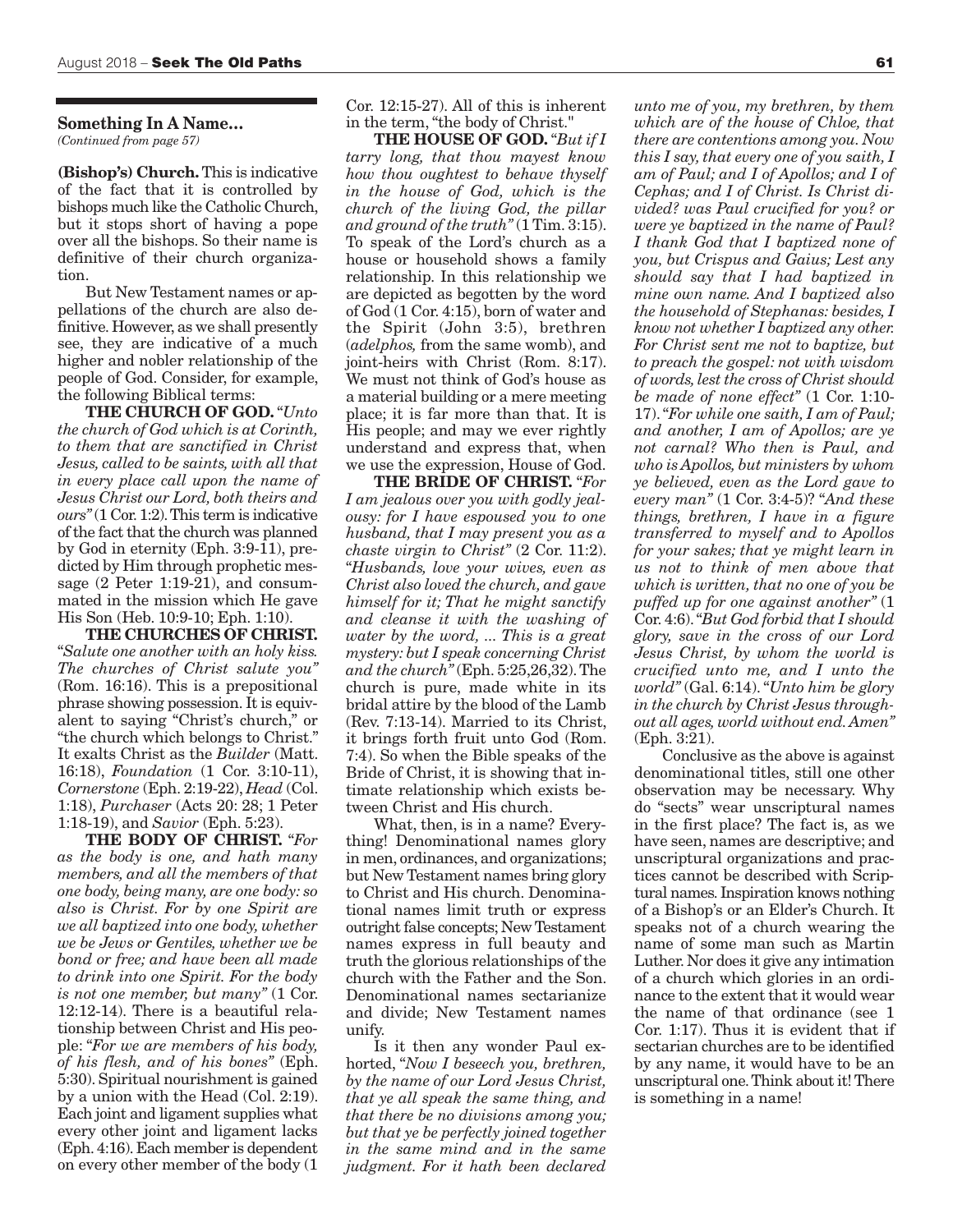## **THE BLIND FAITH OF MORMONISM PRACTICING A RELIGION THAT IS NOT BELIEVED**

For those who have had in-depth<br>studies with Mormons, it is un-<br>derstood that many live under a<br>canopy of blind faith. When chalstudies with Mormons, it is understood that many live under a canopy of blind faith. When challenged with problems found in the Book of Mormon, often they will put aside common sense and turn to a blind faith, a faith overseen and controlled by the Mormon Church. Seldom, if ever, will they seek investigation. For fear of excommunication they dare not openly question the teachings of their Church.

There are, however, instances when Mormons have observed the errors of the Book of Mormon, yet, because of the ridged, manipulating structure of this religion they are compelled to simply overlook them.

Among this number there are some who are honest enough to admit the flaws in the Book of Mormon are real and that the book is fraudulent. Yet, they will remain with the Mormon Church, but for a different reason they do not want to lose their longheld relationships in the Church. Hence, they stay on, but keep their doubtful opinions quiet. Below is an example of such hypocritical reasoning.

The following excerpts are from a letter written years ago by a highly regarded Mormon, Thomas Stuart Ferguson, to a couple who were questioning their faith in Mormonism. For many years Ferguson was a strong believer in Mormonism and in Joseph Smith as a prophet. He was responsible for founding the New World Archaeological Foundation at Brigham Young University. For several decades he sought to locate archaeological evidence supporting things found in the Book of Mormon — places, objects, animals. Failing to discover such things, he finally concluded that the Book of Mormon was nothing more than fiction. However, in order to maintain good relationships with family and friends, he superficially remained a Mormon.

In this letter, he revealed his hypocritical approach to Mormon belief as well as his growing disregard for

### *Jon Gary Williams*

belief of any kind — he became an agnostic. His advice to this couple is both shocking and extremely revealing. While he clearly exclaimed his disbelief in Mormonism, he encouraged them to, like him, just stay the course and overlook their doubts about the Mormon Church. As he indicated, such hypocritical regard to religious faith is common among members of the Mormon Church.

Mr. Ferguson asked the couple to keep his words private — however, those who years later obtained possession of the letter chose to make its contents known. It appeared in a recent issue of the Ex-Mormons For Jesus publication.

"Dear Mr. And Mrs. —

This is in reply to your letter of.... In the December issue of Reader's Digest is an article on the importance of myths to the human family. People must believe in something (otherwise we face the abyss of death and extinction). Mormonism is probably the best conceived myth-fraternity to which one can belong... Joseph Smith tried so hard to put himself out on a limb with the Book of Abraham, and also with the Book of Mormon. He can be refuted but why, bother, when all religion is based on myth....

Why not just say the right things and keep your membership in the great fraternity, enjoying the good things you like and discarding the ones you can't swallow (and keeping your mouth shut)? Hypocritical? Maybe. But perhaps a realistic way of dealing with a very difficult problem. There is lots left in the Church to enjoy and thousands of members have done, and are doing, what I suggest you consider doing. Silence is golden... Precious few believers will you change — no matter how the evidence mounts. They believe because they want to believe... So why try to be heroic and fight the

myths — the Mormon one, or any other, that does more good than ill.

Perhaps you and I have been spoofed by Joseph Smith. Now that we have the inside dope why not spoof a little back and stay aboard? Please consider this letter confidential — for obvious reasons. I want to stay aboard the good ship... Belonging with my eyes wide open is actually fun... and no strain at all... I never get up and bear testimony — but I don't mind listening to others who do....

You might give my suggestions a trial run — and if you find you have to burn all the bridges between yourselves and the Church, then go ahead and ask for excommunication. The day will probably come — but it is far off — when the leadership of the Church will change the excommunication rules and delete as grounds, non-belief in the two books mentioned and in Joseph Smith as a prophet, etc.

I have tried to help you the best I can. Kind regards. Thomas Stuart Ferguson."

Mr. Ferguson, in essence, told this couple that faith in any religion, including Mormonism, is nothing more than myth. So, his advice was — just remain in the Church and play the game, disregarding any negative concerns about Mormonism. Though it would be denied, this describes precisely the practice of untold numbers of Mormons.

#### **ANOTHER EXAMPLE OF MORMON BLIND FAITH**

Several years ago while discussing the Book of Mormon with a long time Mormon, I showed him a passage from the Book of Mormon (III Nephi 15:21) which was, word for word, the same as a passage found in the King James Translation (John 10:16).

Since the Book of Mormon was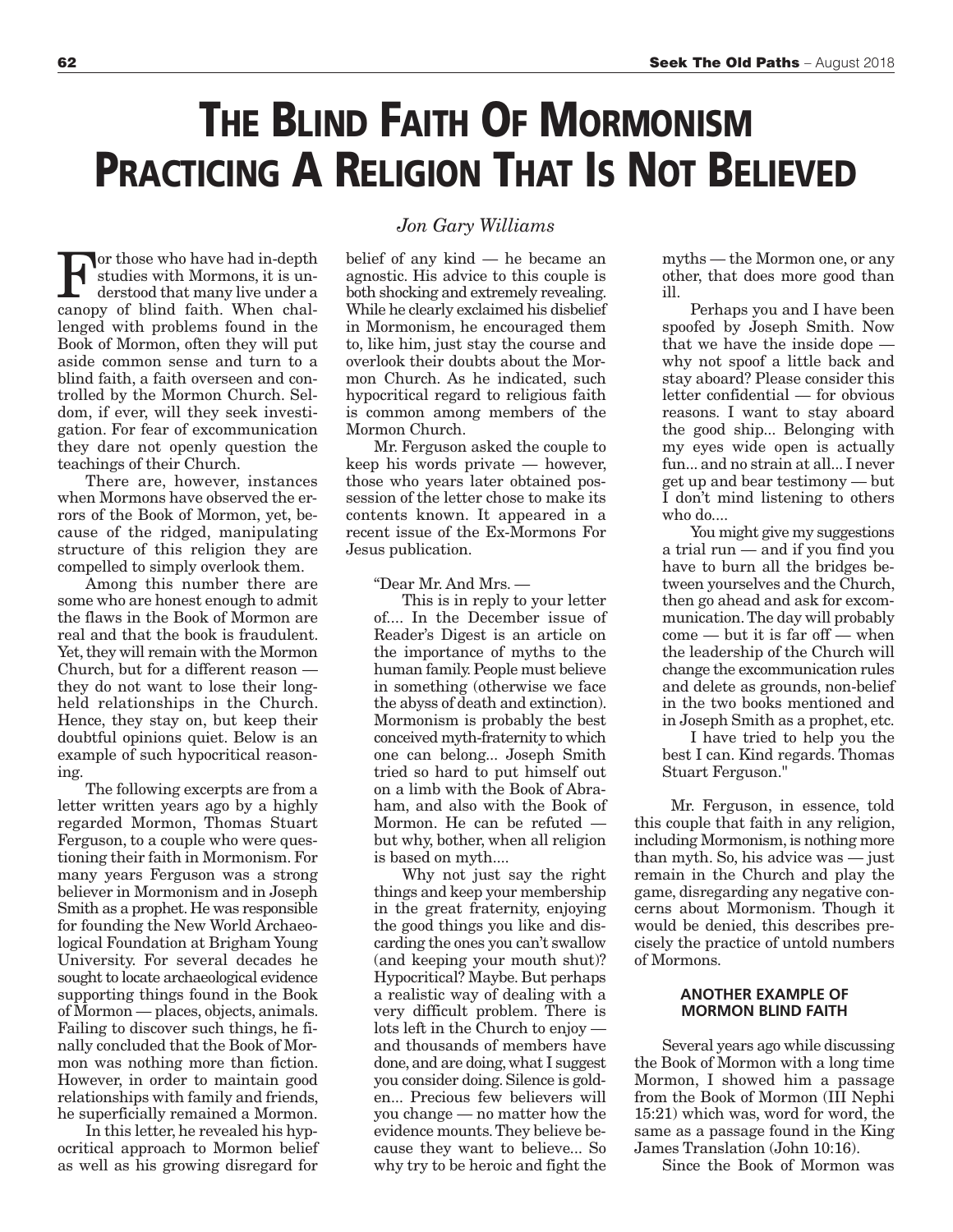supposedly written on gold plates in about 421 A.D., and since the King James version did not appear until 1611 A.D., I asked him to explain how this could be. It was obvious that he was unaware of this problem.

His first reaction was to say that this was just coincidence. However, I then pointed out that in the King James Translation this passage contains an italicized word "and" which was supplied by the translators for clarity. This, of course, ruled out any possibility of coincidence; the passage in the Book of Mormon was obviously plagiarized from the 1611 King James Translation.

I politely encouraged him to give some serious thought to this. Later, when mentioning the problem to him again, his only response was simply, "Isn't it amazing how God can work things." He then broke off our discussion.

We would think that such a glaring example of fraud would cause one to back away from the Book of Mormon and take note. However, this man, like many others, had been conditioned to follow the path of blind faith in Mormonism.

When attempting to teach adherents of the Mormon religion, it is important to keep in mind how deeprooted they may be in their rationale. To have any success in studying with a Mormon, penetrating this barrier is essential.

*Contact brother Williams at jongaryw@aol.com His free book, The Book of Mormon — A Book of Error and Fraud, may be ordered from his website: www.jongarywilliams.com*

# **SEE YOU IN HELL**

### *Roger Campbell*

I had never seen the young man before. I know nothing about his personal conduct and certainly do not know what he was thinking in his heart. When I saw him in another country, I witnessed him doing one thing: walking had never seen the young man before. I know nothing about his personal conduct and certainly do not know what he was thinking in his heart. When I saw him in in a mall. It was the printed statement on the back of his shirt which caught my attention: "SEE YOU IN HELL."

My first thought was, "How sad." How sad that anyone would end up in eternal torment. How sad that someone would make money by printing clothing which speaks of a rendezvous in hell. How sad that people actually buy and wear shirts that have such language about being in hell inscribed on them.

The New Testament Greek word for *hell* is *gehenna.* "This was originally the valley of Hinnom, south of Jerusalem, where the filth and dead animals of the city were cast out and burned; a fit symbol of the wicked and their future destruction" [Thayer via e-Sword, word no. 1067].

Know this: what the Bible says about hell portrays it as a place that we should want to avoid at all costs (Mark 9:43-49). Making plans to meet up with someone in hell (as in "See You in Hell) shows a failure to understand just how horrible hell really is.

Did you realize that in the New Testament message about hell, Jesus said more about it than anyone did? Out of the twelve times that *gehenna* is found in the New Testament, in every instance except one (James 3:6) we read it in Matthew, Mark, or Luke. And in those three books, the references to hell always came from the mouth of the Christ. Jesus exemplified compassion and love in all that He did and said. The fact that the most caring person ever to walk the earth spoke about *gehenna* lets us know that it is not unloving to tell the world what the God of heaven says about hell.

Some have suggested that hell is a fantasy, a concept that Bible-believers imagined and hold over people's head to try and get them to be good. Not so, my friend. Hell is real. Jesus used its existence and nature to motivate people to think properly and make proper decisions. As Jesus prepared to send His apostles out to preach, He told them in advance about the opposition and persecution that they would face. Even under such circumstances, He did not want them to shrink from living for Him and proclaiming His message: "*...fear not them which kill the body, but are not able to kill the soul: but rather fear him which is able to destroy both soul and body in hell"* (Matt. 10:28). No, hell is not a joking matter. Some Christians need to clean up their speech about hell, because there is nothing funny about it or being one of its inhabitants.

**Hell is a place of punishment**. Jesus asked the hypocritical scribes and Pharisees, "*Ye serpents, ye generation of vipers, how can ye escape the damnation of hell"* (Matt. 23:33). As we noted earlier in the message of Matthew 10:28, hell is a place of destruction. Regarding the destruction that will take place in *gehenna,* "The idea is not extinction but ruin; loss, not of being, but of well-being" [Vine, word no. 622; www2.mf.no/bibelprog/vines.pl?tofrom].

**Hell is a place of permanence**. Jesus called it "*...everlasting fire, prepared for the devil and his angels"* (Matt. 25:41). In the same breath, so to speak, the Master referred to it as "*everlasting punishment"* (Matt. 25:46). The punishment in hell never comes to an end. Those who arrive in hell will be permanent residents there! Hell is a place from which not one single person will escape from the awful, unthinkable torment. In hell, there are no doors marked "Exit."

**Hell is a place which will be heavily populated**. The everlasting destruction of hell (and from the presence of the Lord) awaits those who do not obey God and who do not obey the Gospel of the Christ (2 Thess. 1:8,9). In general, Jesus said, "*...wide is the gate, and broad is the way, that leadeth to destruction, and many there be which go in thereat"* (Matthew 7:13).

Many people of our day lack a reverence for the Lord and a healthy fear of the horrors of hell. Let us not be ashamed to tell the world and the church what Almighty Jehovah says about hell. Each person needs to hear that message. At the same time, let us proclaim with tenderness and boldness that because of God's matchless love, Jesus paid the price for our sins, allowing us to avoid hell and receive eternal life.

> *120 Will Lewis Dr. SE Cleveland, TN 37323*